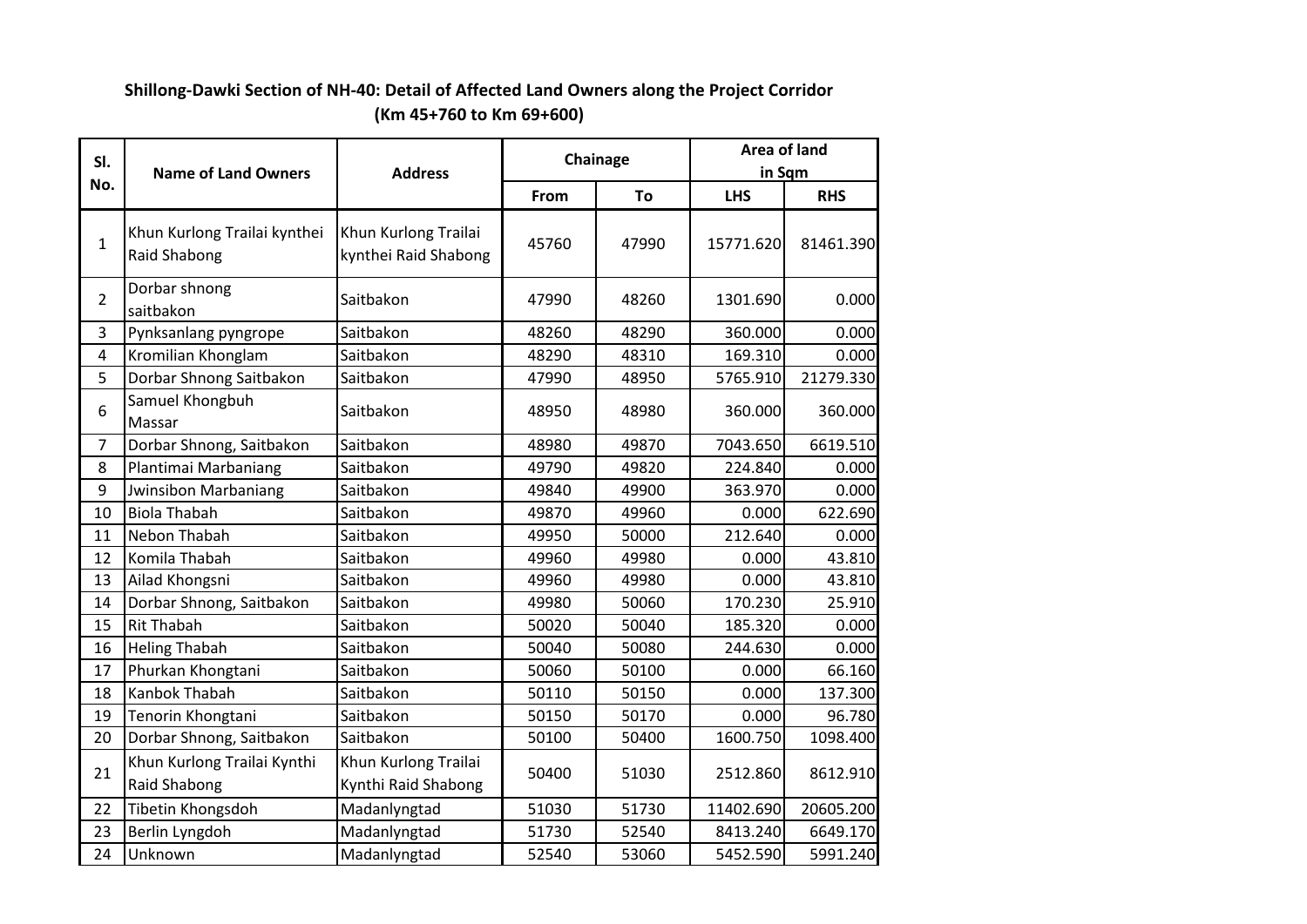| SI. | Chainage                                                      |                | Area of land |        |            |            |
|-----|---------------------------------------------------------------|----------------|--------------|--------|------------|------------|
| No. | <b>Name of Land Owners</b>                                    | <b>Address</b> |              | in Sqm |            |            |
|     |                                                               |                | From         | To     | <b>LHS</b> | <b>RHS</b> |
| 25  | Dhing Lyngdoh                                                 | Madanlyngtad   | 53060        | 53240  | 736.260    | 1530.450   |
| 26  | Sta & law Lyngdoh                                             | Madanlyngtad   | 53240        | 53770  | 3484.580   | 1715.900   |
| 27  | Merin Khonglam                                                | Madanlyngtad   | 53550        | 53770  | 2358.670   | 2058.920   |
| 28  | <b>Buh Khongmawloh</b>                                        | Madanlyngtad   | 53770        | 53960  | 1940.630   | 2507.520   |
| 29  | <b>Biut Khongmawloh</b>                                       | Madanlyngtad   | 53960        | 54170  | 1395.100   | 2091.840   |
| 30  | Markos Sohkhlet                                               | Madanlyngtad   | 54130        | 54430  | 1331.130   | 2427.820   |
| 31  | Merin Khonglam                                                | Madanlyngtad   | 54430        | 54610  | 497.320    | 964.490    |
| 32  | Gov. Land (Stream)                                            | Madanlyngtad   | 54610        | 54640  | 119.320    | 120.680    |
| 33  | Dorbar Shnong,<br>Pongtung                                    | Pongtung       | 54640        | 54680  | 0.000      | 168.200    |
| 34  | <b>KJP Synod Mihngi</b><br>Secondary School,<br>Pongtung      | Pongtung       | 54640        | 54740  | 262.910    | 0.000      |
| 35  | Seng Treilang Sports &<br>Cultural Club, stadium,<br>Pongtung | Pongtung       | 54680        | 54760  | 0.000      | 544.840    |
| 36  | Mela Khongbuh                                                 | Pongtung       | 54760        | 54780  | 0.000      | 164.840    |
| 37  | Dorbar Shnong, Pongtung                                       | Pongtung       | 54770        | 54810  | 170.030    | 0.000      |
| 38  | Presbyterian Church,<br>Pongtung                              | Pongtung       | 54780        | 54810  | 0.000      | 189.170    |
| 39  | F. Mekse Lyngdoh                                              | Pongtung       | 54810        | 54820  | 30.080     | 0.000      |
| 40  | Sabina Khonglah                                               | Pongtung       | 54820        | 54840  | 71.800     | 0.000      |
| 41  | Meli Khongwir                                                 | Pongtung       | 54810        | 54840  | 0.000      | 177.900    |
| 42  | Pdianghunlin Kharrymba                                        | Pongtung       | 54840        | 54860  | 80.180     | 0.000      |
| 43  | Wallambok Lyngdoh                                             | Pongtung       | 54840        | 54870  | 0.000      | 234.460    |
| 44  | Lithilda Khongbuh                                             | Pongtung       | 54860        | 54880  | 92.380     | 0.000      |
| 45  | Donbok Khongwir                                               | Pongtung       | 54870        | 54890  | 0.000      | 55.130     |
| 46  | Donbor Khonglam                                               | Pongtung       | 54890        | 54900  | 0.000      | 20.140     |
| 47  | Prot Khongwir                                                 | Pongtung       | 54880        | 54900  | 117.190    | 0.000      |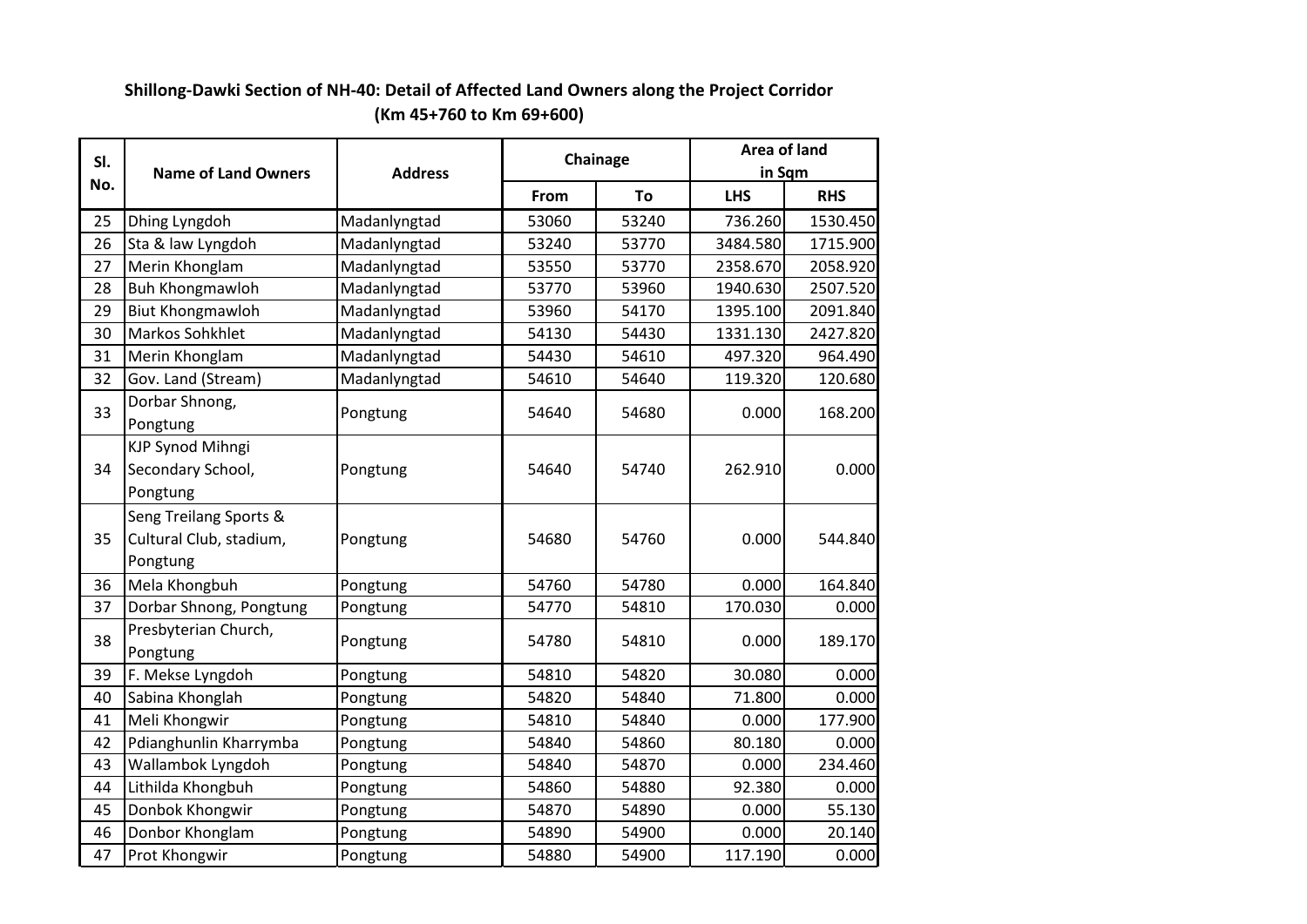| SI. | <b>Name of Land Owners</b>  | <b>Address</b> |       | Chainage | Area of land<br>in Sqm |            |
|-----|-----------------------------|----------------|-------|----------|------------------------|------------|
| No. |                             |                | From  | To       | <b>LHS</b>             | <b>RHS</b> |
| 48  | Dorbar Shnong, Pongtung     | Pongtung       | 54900 | 54910    | 63.950                 | 0.000      |
| 49  | <b>Beautiful Khongtiang</b> | Pongtung       | 54900 | 54920    | 0.000                  | 32.230     |
| 50  | Winstone Khongwir           | Pongtung       | 54910 | 54930    | 133.420                | 0.000      |
| 51  | <b>Bahunlang Lyngshing</b>  | Pongtung       | 54920 | 54930    | 0.000                  | 10.090     |
| 52  | Teibor Khonglam             | Pongtung       | 54930 | 54940    | 0.000                  | 19.360     |
| 53  | Dakyrmen Khonglam           | Pongtung       | 54930 | 54950    | 109.980                | 0.000      |
| 54  | Klossila Nongrum            | Pongtung       | 54940 | 54970    | 0.000                  | 107.240    |
| 55  | Shmir Khongtiang            | Pongtung       | 54970 | 55000    | 0.000                  | 134.700    |
| 56  | Shadalin Khongbuh           | Pongtung       | 54950 | 55010    | 224.140                | 0.000      |
| 57  | Spelin Thabah               | Pongtung       | 55010 | 55020    | 35.210                 | 0.000      |
| 58  | Dorbar Shnong, Pongtung     | Pongtung       | 55000 | 55120    | 467.270                | 297.810    |
| 59  | Hilda Khongmuid             | Pongtung       | 55050 | 55070    | 0.000                  | 69.600     |
| 60  | <b>Kedwin Masynting</b>     | Pongtung       | 55100 | 55120    | 0.000                  | 53.700     |
| 61  | Catholic Church, Pongtung   | Pongtung       | 55120 | 55170    | 263.110                | 0.000      |
| 62  | Daishah Lyngdoh             | Pongtung       | 55120 | 55140    | 0.000                  | 53.080     |
| 63  | Dorbar Shnong,<br>Pongtung  | Pongtung       | 55140 | 55150    | 0.000                  | 24.980     |
| 64  | Julablin Khongmawloh        | Pongtung       | 55150 | 55170    | 0.000                  | 58.370     |
| 65  | Beronica Lyngshiang         | Pongtung       | 55170 | 55190    | 60.890                 | 0.000      |
| 66  | William Khongmawloh         | Pongtung       | 55170 | 55190    | 0.000                  | 97.010     |
| 67  | <b>Eswall Mawkon</b>        | Pongtung       | 55190 | 55200    | 7.860                  | 0.000      |
| 68  | Memonbha Khardon            | Pongtung       | 55200 | 55210    | 0.000                  | 156.670    |
| 69  | Baryon Kshir                | Pongtung       | 55200 | 55230    | 10.940                 | 0.000      |
| 70  | Lamkupar Mawkon             | Pongtung       | 55230 | 55240    | 14.810                 | 0.000      |
| 71  | <b>Elibus Khongtiang</b>    | Pongtung       | 55210 | 55240    | 0.000                  | 300.000    |
| 72  | Dorbar Shnong, Pongtung     | Pongtung       | 55240 | 55990    | 9478.590               | 10872.560  |
| 73  | Diru Khongwir               | Pongtung       | 55990 | 56020    | 450.000                | 600.000    |
| 74  | Unknown                     | Pongtung       | 56020 | 56290    | 4050.000               | 6215.000   |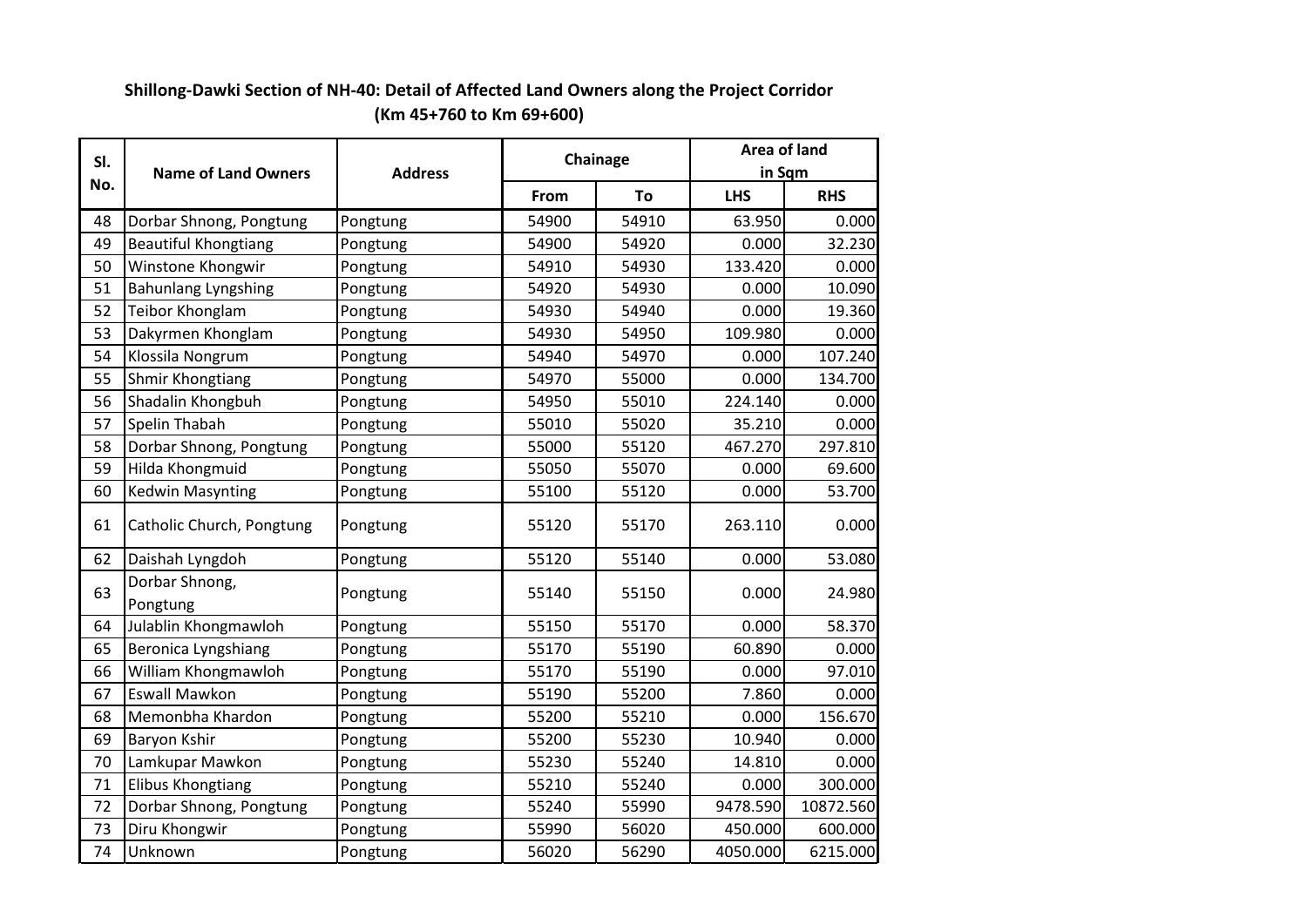| SI. |                                      |                | Chainage | Area of land |                      |            |
|-----|--------------------------------------|----------------|----------|--------------|----------------------|------------|
| No. | <b>Name of Land Owners</b>           | <b>Address</b> | From     | To           | in Sqm<br><b>LHS</b> | <b>RHS</b> |
| 75  | Kiej Khonglam                        | Mawshun        | 56290    | 56550        | 3900.000             | 5200.000   |
| 76  | Unknown                              | Mawshun        | 56550    | 59290        | 52840.770            | 49228.440  |
| 77  | Unknown                              | Pomsutiai      | 59290    | 59790        | 6100.860             | 3637.450   |
| 78  | Roket Bina                           | Pomsutiai      | 59790    | 59900        | 535.630              | 1271.220   |
| 79  | Jeep Khonglam                        | Pomsutiai      | 59850    | 59900        | 734.210              | 0.000      |
| 80  | Unknown                              | Pomsutiai      | 59900    | 61230        | 36082.170            | 24918.290  |
| 81  | Gov. Horticulture Farm,<br>Pomsutiai | Pomsutiai      | 61230    | 61710        | 7200.000             | 10190.000  |
| 82  | Unknown                              | Pomsutiai      | 61710    | 61940        | 3450.000             | 7580.000   |
| 83  | Baiahunlang Khongmalai               | Pomsutiai      | 61940    | 62020        | 1200.000             | 2880.000   |
| 84  | Lambor Willson Lamin                 | Pomsutiai      | 62020    | 62090        | 2120.000             | 2430.000   |
| 85  | Darisha Khongklian                   | Pomsutiai      | 62090    | 62300        | 3165.000             | 3810.000   |
| 86  | Kril Ryngjah                         | Pomsutiai      | 62300    | 62420        | 1840.000             | 1930.000   |
| 87  | Mona Singh Majaw                     | Pomsutiai      | 62420    | 62440        | 78.000               | 0.000      |
| 88  | Elmilin Khongpdah                    | Pomsutiai      | 62420    | 62440        | 0.000                | 417.000    |
| 89  | <b>Baian Khongsit</b>                | Pomsutiai      | 62440    | 62460        | 92.000               | 0.000      |
| 90  | Norinda Pyngrope                     | Pomsutiai      | 62440    | 62450        | 0.000                | 249.000    |
| 91  | Dilik Lyngdoh                        | Pomsutiai      | 62450    | 62460        | 0.000                | 294.000    |
| 92  | <b>Ety Pyngrope</b>                  | Pomsutiai      | 62460    | 62470        | 40.000               | 0.000      |
| 93  | Aibor Diengdoh                       | Pomsutiai      | 62460    | 62465        | 0.000                | 150.000    |
| 94  | <b>Rocket Bina</b>                   | Pomsutiai      | 62465    | 62470        | 0.000                | 150.000    |
| 95  | Adaina Khongmalai                    | Pomsutiai      | 62470    | 62480        | 0.000                | 304.000    |
| 96  | Dening Khongtyngkut                  | Pomsutiai      | 62470    | 62480        | 36.000               | 0.000      |
| 97  | Holbilin Khongsit                    | Pomsutiai      | 62480    | 62490        | 34.000               | 0.000      |
| 98  | Hung Khongmalai                      | Pomsutiai      | 62480    | 62490        | 0.000                | 306.000    |
| 99  | Badashisha Khongmalai                | Pomsutiai      | 62490    | 62500        | 0.000                | 307.500    |
| 100 | Blinsida Khongmalai                  | Pomsutiai      | 62500    | 62510        | 0.000                | 307.500    |
| 101 | Kromin Khongsit                      | Pomsutiai      | 62490    | 62510        | 65.000               | 0.000      |
| 102 | Klorinda Suting                      | Pomsutiai      | 62510    | 62540        | 136.000              | 0.000      |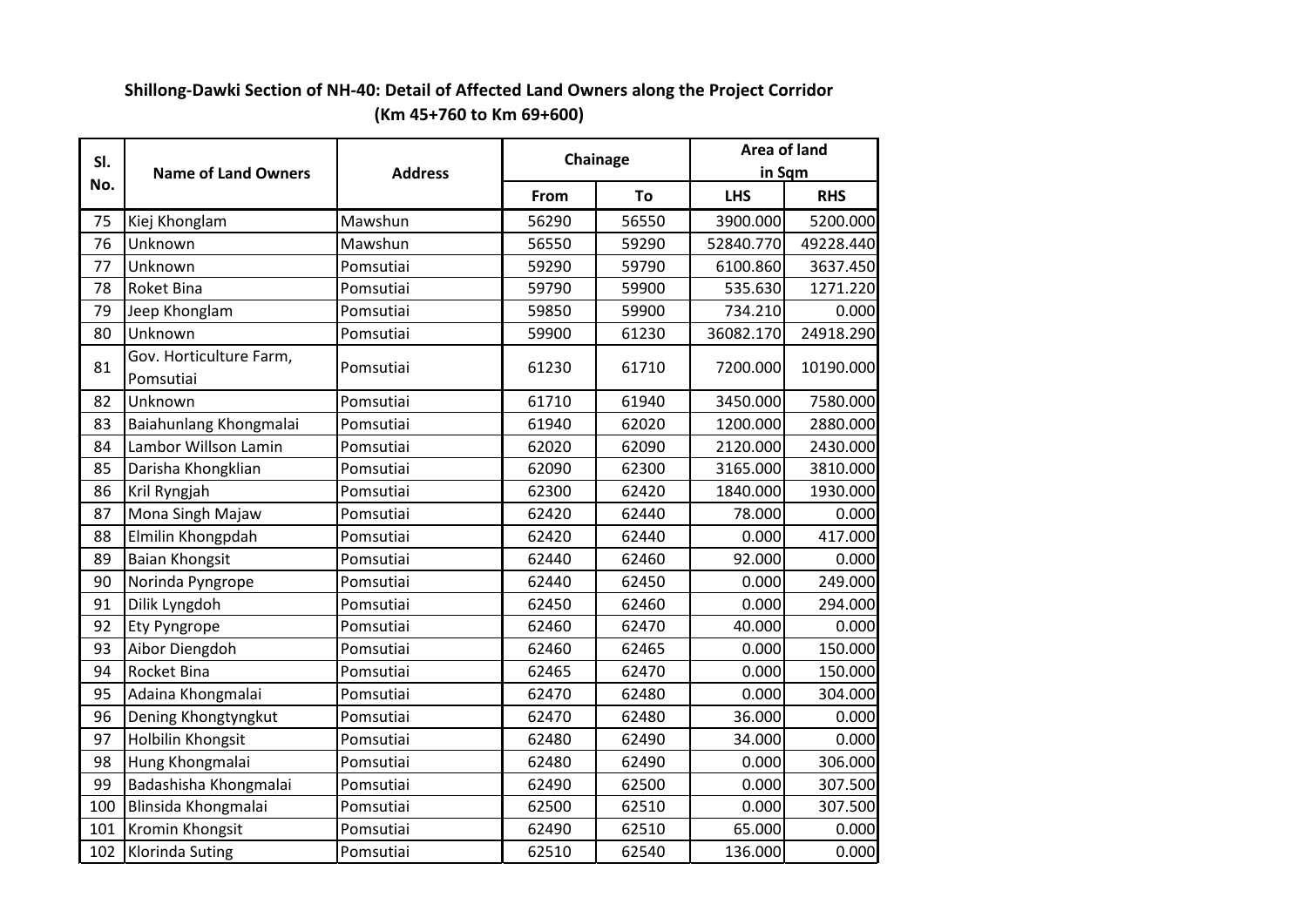| SI. |                            |                | Chainage | Area of land |            |            |
|-----|----------------------------|----------------|----------|--------------|------------|------------|
| No. | <b>Name of Land Owners</b> | <b>Address</b> |          |              | in Sqm     |            |
|     |                            |                | From     | To           | <b>LHS</b> | <b>RHS</b> |
| 103 | Ruphina Khongsit           | Pomsutiai      | 62510    | 62520        | 0.000      | 294.667    |
| 104 | <b>Skur Khonobuh</b>       | Pomsutiai      | 62520    | 62530        | 0.000      | 294.667    |
| 105 | Taling Khongmalai          | Pomsutiai      | 62530    | 62540        | 0.000      | 294.667    |
| 106 | Primus Khongsit            | Pomsutiai      | 62540    | 62550        | 52.000     | 0.000      |
| 107 | Kyrshan Khongsit           | Pomsutiai      | 62540    | 62550        | 0.000      | 288.000    |
| 108 | Bamon Khongpdah            | Pomsutiai      | 62550    | 62600        | 705.000    | 0.000      |
| 109 | <b>Tulian Phongsit</b>     | Pomsutiai      | 62550    | 62560        | 0.000      | 250.000    |
| 110 | Rilum Khonglam             | Pomsutiai      | 62560    | 62570        | 0.000      | 225.000    |
| 111 | Soitulin Khongmawlah       | Pomsutiai      | 62570    | 62590        | 0.000      | 380.000    |
| 112 | Kblien Khongmawlah         | Pomsutiai      | 62590    | 62610        | 0.000      | 320.000    |
| 113 | Arta Marvelous<br>Suting   | Pomsutiai      | 62600    | 62660        | 900.000    | 0.000      |
| 114 | Sunita Manar               | Pomsutiai      | 62610    | 62620        | 0.000      | 150.000    |
| 115 | Dumali Manar               | Pomsutiai      | 62620    | 62640        | 0.000      | 300.000    |
| 116 | <b>Rikut Manar</b>         | Pomsutiai      | 62640    | 62650        | 0.000      | 150.000    |
| 117 | Phibi Manar                | Pomsutiai      | 62650    | 62670        | 0.000      | 300.000    |
| 118 | Kismat Nongkhlaw           | Pomsutiai      | 62660    | 62680        | 300.000    | 0.000      |
| 119 | Mili Khongsit              | Pomsutiai      | 62670    | 62680        | 0.000      | 150.000    |
| 120 | Madhuri Suting             | Pomsutiai      | 62690    | 62840        | 1973.040   | 1144.960   |
| 121 | Sainbor Khonglam           | Pomsutiai      | 62680    | 62750        | 0.000      | 1260.000   |
| 122 | Milphya Masar              | Pomsutiai      | 62750    | 62760        | 0.000      | 150.000    |
| 123 | Unknown                    | Pomsutiai      | 62850    | 63520        | 9185.550   | 9226.930   |
| 124 | Wandy Lamin                | Wahkdait       | 63520    | 63900        | 6360.000   | 6850.000   |
| 125 | Unknown                    | Wahkdait       | 63900    | 63920        | 360.000    | 400.000    |
| 126 | Klowris Khongjoh           | Wahkdait       | 63920    | 63970        | 900.000    | 1000.000   |
| 127 | Kamelang Khongkai          | Wahkdait       | 63970    | 64200        | 4140.000   | 5320.000   |
| 128 | Prilsila Massar            | Wahkdait       | 64200    | 64580        | 6840.000   | 9720.000   |
| 129 | Hiamboklin Dkhar           | Wahkdait       | 64580    | 64790        | 3780.000   | 6600.000   |
| 130 | <b>Shret Suting</b>        | Wahkdait       | 64790    | 64920        | 1800.000   | 3150.000   |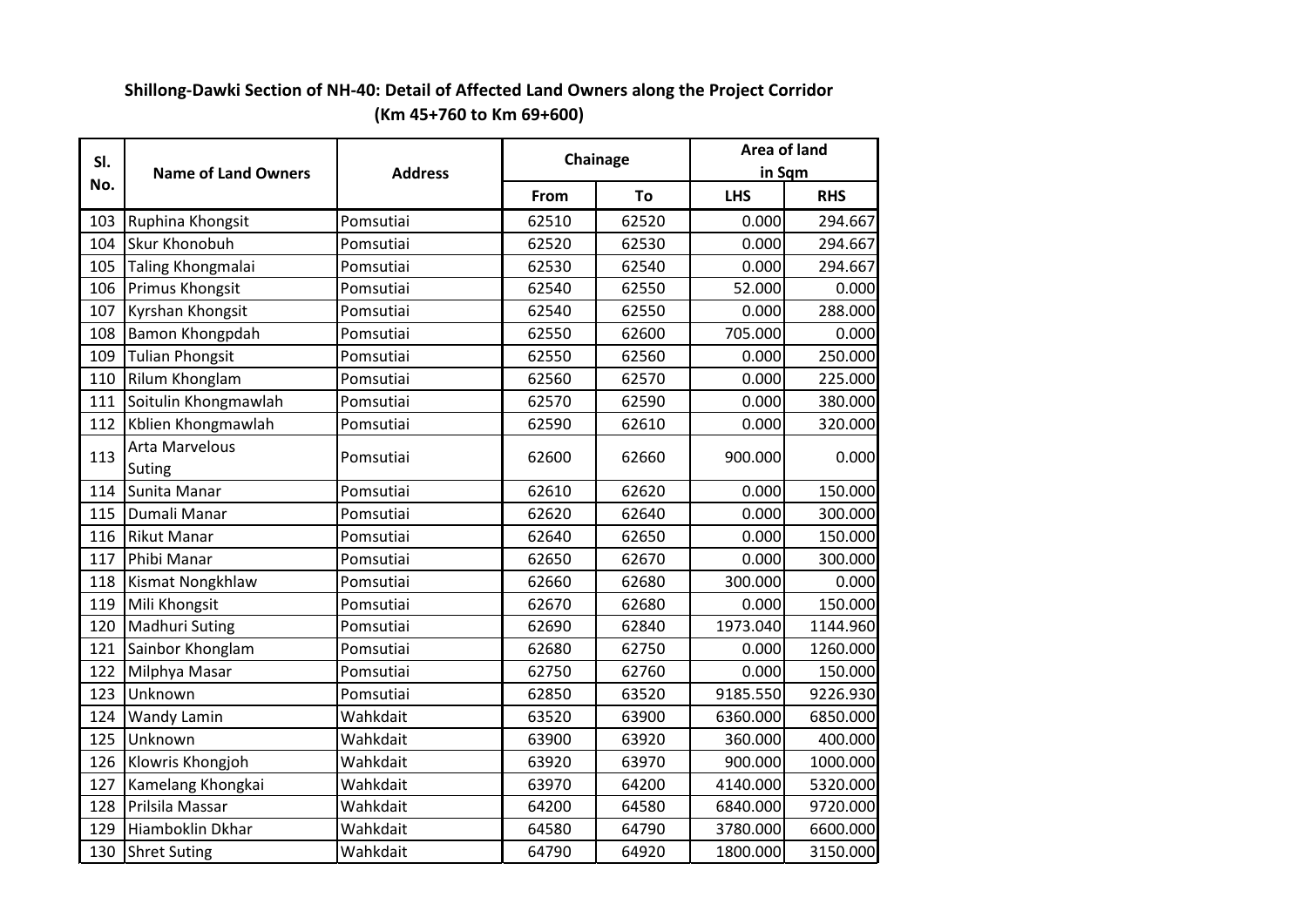| SI. |                            | Chainage       |       | Area of land |            |            |
|-----|----------------------------|----------------|-------|--------------|------------|------------|
| No. | <b>Name of Land Owners</b> | <b>Address</b> |       |              | in Sqm     |            |
|     |                            |                | From  | To           | <b>LHS</b> | <b>RHS</b> |
| 131 | <b>Khrip Suting</b>        | Wahkdait       | 64860 | 64920        | 540.000    | 1400.000   |
| 132 | Sekrian Khongsutia         | Wahkdait       | 64920 | 64970        | 900.000    | 1750.000   |
| 133 | Simora Suting              | Wahkdait       | 64970 | 65020        | 900.000    | 1750.000   |
| 134 | Minakshi Suting            | Wahkdait       | 65020 | 65090        | 1260.000   | 2450.000   |
| 135 | Rang Khonglah              | Wahkdait       | 65090 | 65110        | 270.000    | 525.000    |
| 136 | Narila Sumar               | Wahkdait       | 65090 | 65180        | 1350.000   | 2825.000   |
| 137 | Synjuk Pyngrope            | Wahkdait       | 65180 | 65270        | 1620.000   | 4050.000   |
| 138 | Klowis Khongjoh            | Wahkdait       | 65270 | 65390        | 1440.000   | 3600.000   |
| 139 | Dorbar Shnong, Wahkdait    | Wahkdait       | 65270 | 65390        | 720.000    | 1800.000   |
| 140 | <b>Moina Surong</b>        | Wahkdait       | 65390 | 65480        | 1620.000   | 4050.000   |
| 141 | Tomi Syntenghen            | Wahkdait       | 65480 | 65550        | 1230.000   | 0.000      |
| 142 | <b>Sya Suting</b>          | Wahkdait       | 65480 | 65550        | 0.000      | 2900.000   |
| 143 | Artist Khongbuh            | Wahkdait       | 65550 | 65610        | 900.000    | 0.000      |
| 144 | Nerila Sumar               | Wahkdait       | 65550 | 65610        | 0.000      | 1200.000   |
| 145 | Agaman Nongrum             | Wahkdait       | 65610 | 65770        | 2400.000   | 1000.000   |
| 146 | Sarina Khongjoh            | Wahkdait       | 65610 | 65720        | 0.000      | 2200.000   |
| 147 | Persara Suting             | Wahkdait       | 65770 | 65880        | 1650.000   | 2200.000   |
| 148 | <b>Ple Suting</b>          | Wahkdait       | 65880 | 66000        | 1350.000   | 2700.000   |
| 149 | Dat Khongsutia             | Wahkdait       | 65950 | 66000        | 450.000    | 900.000    |
| 150 | Don Manar                  | Wahkdait       | 66000 | 66090        | 1350.000   | 2700.000   |
| 151 | Minakshi Suting            | Wahkdait       | 66090 | 66140        | 750.000    | 1500.000   |
| 152 | Teimon Syngtenghen         | Wahkdait       | 66140 | 66210        | 1050.000   | 2100.000   |
| 153 | <b>Eslin Mukhim</b>        | Mawriang       | 66210 | 66260        | 750.000    | 1500.000   |
| 154 | <b>Mait Mukhim</b>         | Mawriang       | 66260 | 66300        | 600.000    | 1200.000   |
| 155 | <b>Samson Massar</b>       | Mawriang       | 66300 | 66360        | 900.000    | 1800.000   |
| 156 | Hai Sumer R/o Sohlong      | Mawriang       | 66360 | 66510        | 2250.000   | 4500.000   |
| 157 | Wi Khonglah R/o Amkai      | Mawriang       | 66510 | 66680        | 2250.000   | 0.000      |
| 158 | Talin Pohshna              | Mawriang       | 66510 | 66600        | 0.000      | 2700.000   |
| 159 | <b>Eslin Mukhim</b>        | Mawriang       | 66600 | 66660        | 300.000    | 1800.000   |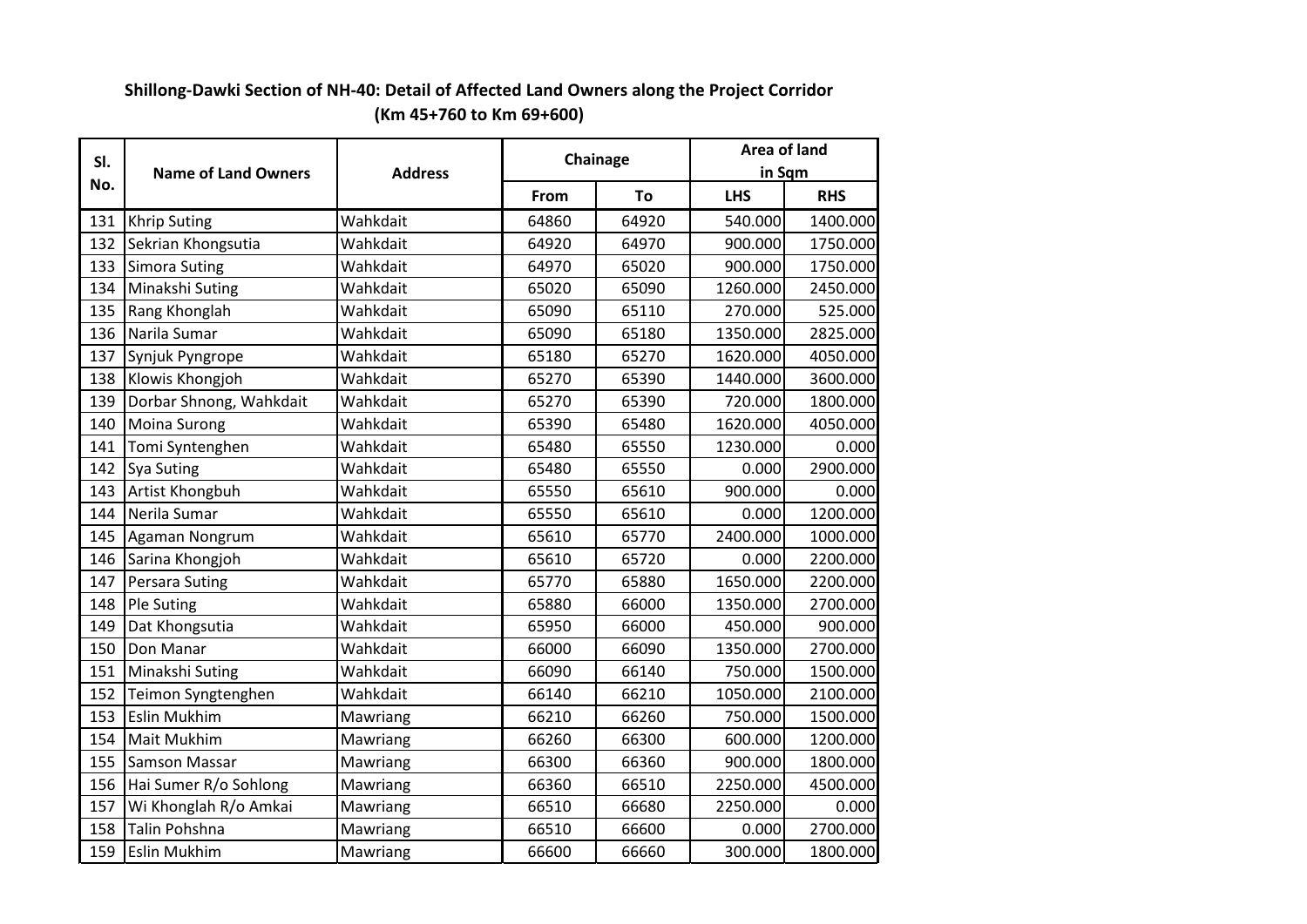| SI. | <b>Name of Land Owners</b>        |          | Chainage<br><b>Address</b> |       | Area of land<br>in Sqm |            |
|-----|-----------------------------------|----------|----------------------------|-------|------------------------|------------|
| No. |                                   |          | From                       | To    | <b>LHS</b>             | <b>RHS</b> |
| 160 | Siang Lamin Phup                  | Mawriang | 66680                      | 66700 | 300.000                | 0.000      |
| 161 | Premin Pohlong                    | Mawriang | 66660                      | 66710 | 0.000                  | 1500.000   |
| 162 | Unknown R/o Amkai                 | Mawriang | 66700                      | 66910 | 3150.000               | 0.000      |
| 163 | Unknown                           | Mawriang | 66710                      | 66910 | 0.000                  | 6300.000   |
| 164 | Synshar Khonglah<br>R/o larbatmon | Mawriang | 66910                      | 67000 | 150.000                | 3600.000   |
| 165 | Ritngen Manar<br>R/o Sohlong      | Mawriang | 66920                      | 67040 | 1800.000               | 1600.000   |
| 166 | Eden Manar<br>R/o Sohlong         | Mawriang | 67040                      | 67130 | 1350.000               | 3600.000   |
| 167 | Drai Sumer<br>R/o mawpran         | Mawriang | 67130                      | 67280 | 2250.000               | 6000.000   |
| 168 | Tharin Syngkrem R/o<br>Lapalang   | Mawriang | 67280                      | 67320 | 600.000                | 1600.000   |
| 169 | Kiang Mukhim                      | Mawriang | 67320                      | 67430 | 1650.000               | 4400.000   |
| 170 | Sya Suting                        | Mawriang | 67430                      | 67490 | 900.000                | 2400.000   |
| 171 | Lahun Khongjoh                    | Mawriang | 67490                      | 67700 | 3150.000               | 7200.000   |
| 172 | Myllon Syntenghen                 | Mawriang | 67700                      | 67760 | 450.000                | 1800.000   |
| 173 | Unknown                           | Mawriang | 67700                      | 67760 | 450.000                | 0.000      |
| 174 | Unknown                           | Mawriang | 67760                      | 67900 | 2100.000               | 0.000      |
| 175 | Thadiah Khariam                   | Mawriang | 67760                      | 67900 | 0.000                  | 4200.000   |
| 176 | Sai Khongwang                     | Mawriang | 67900                      | 67990 | 1350.000               | 2700.000   |
| 177 | Unknown                           | Mawriang | 67990                      | 68030 | 600.000                | 1200.000   |
| 178 | OP Tangsong                       | Mawriang | 68030                      | 68170 | 2100.000               | 5500.000   |
| 179 | Unknown                           | Mawriang | 68170                      | 68430 | 3900.000               | 6800.000   |
| 180 | <b>Dreemland Lamin</b>            | Mawriang | 68270                      | 68430 | 0.000                  | 3600.000   |
| 181 | Stol Linda Kharmawshun            | Mawriang | 68430                      | 68620 | 2850.000               | 600.000    |
| 182 | Milson Khongwar                   | Mawriang | 68430                      | 68600 | 0.000                  | 6400.000   |
| 183 | Unknown                           | Umsyiem  | 68620                      | 69450 | 13200.000              | 24150.000  |